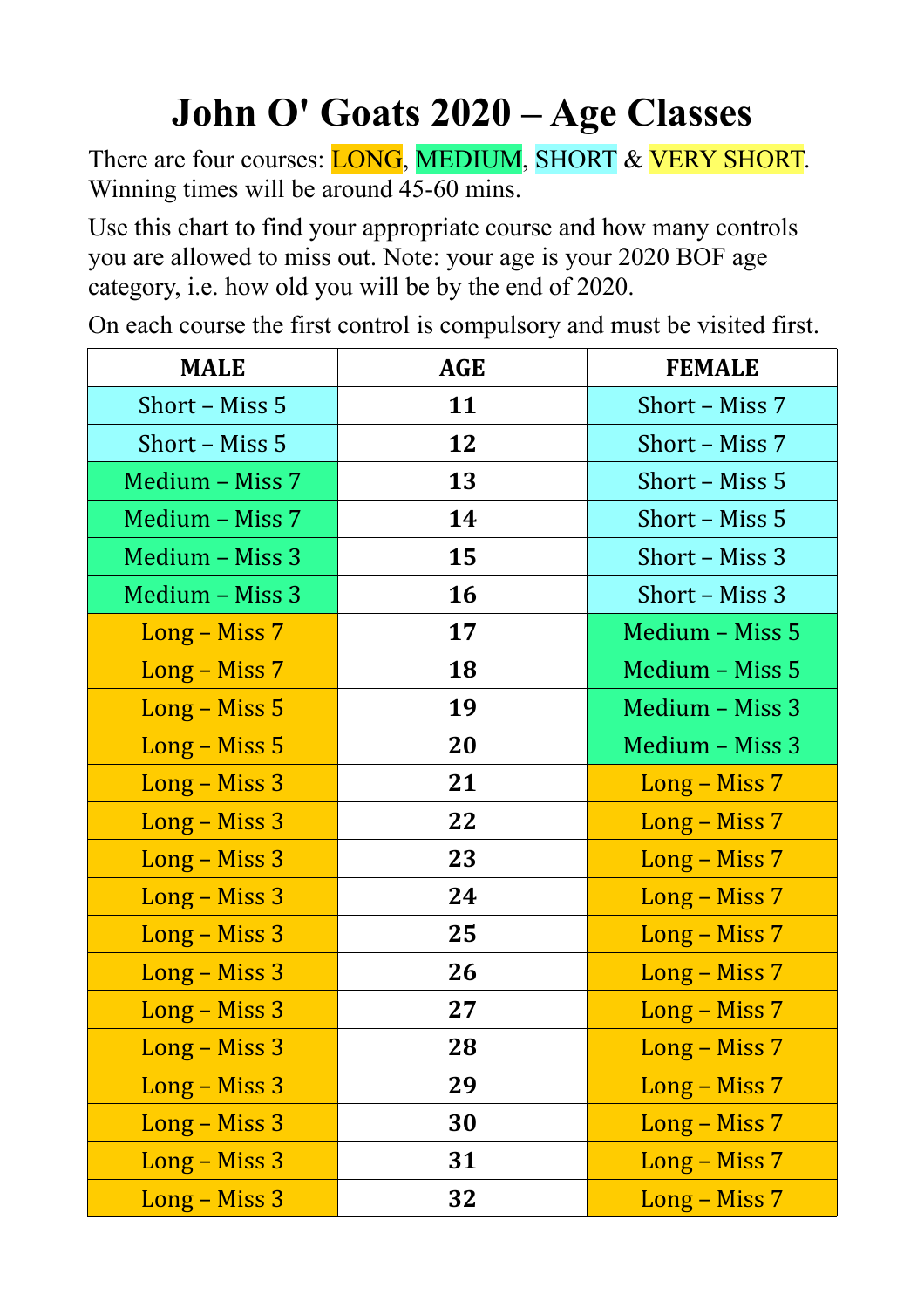| Long - Miss 3   | 33 | Long - Miss 7   |
|-----------------|----|-----------------|
| Long - Miss 3   | 34 | Long - Miss 7   |
| Long – Miss 3   | 35 | Long - Miss 7   |
| Long - Miss 3   | 36 | Long - Miss 7   |
| Long – Miss 3   | 37 | Long – Miss 7   |
| Long – Miss 3   | 38 | Long – Miss 7   |
| Long – Miss 3   | 39 | Long – Miss 7   |
| Long – Miss 5   | 40 | Medium - Miss 3 |
| Long – Miss 5   | 41 | Medium - Miss 3 |
| Long – Miss 5   | 42 | Medium - Miss 3 |
| Long – Miss 5   | 43 | Medium - Miss 3 |
| Long – Miss 5   | 44 | Medium - Miss 3 |
| Long – Miss 5   | 45 | Medium - Miss 5 |
| Long – Miss 5   | 46 | Medium - Miss 5 |
| $Long - Miss 5$ | 47 | Medium - Miss 5 |
| Long – Miss 5   | 48 | Medium - Miss 5 |
| $Long - Miss 5$ | 49 | Medium - Miss 5 |
| Long - Miss 7   | 50 | Medium - Miss 7 |
| Long – Miss 7   | 51 | Medium - Miss 7 |
| Long – Miss 7   | 52 | Medium - Miss 7 |
| Long – Miss 7   | 53 | Medium - Miss 7 |
| Long - Miss 7   | 54 | Medium - Miss 7 |
| Medium - Miss 3 | 55 | Short – Miss 3  |
| Medium - Miss 3 | 56 | Short – Miss 3  |
| Medium - Miss 3 | 57 | Short – Miss 3  |
| Medium - Miss 3 | 58 | Short – Miss 3  |
| Medium - Miss 3 | 59 | Short – Miss 3  |
| Medium – Miss 5 | 60 | Short – Miss 5  |
| Medium - Miss 5 | 61 | Short – Miss 5  |